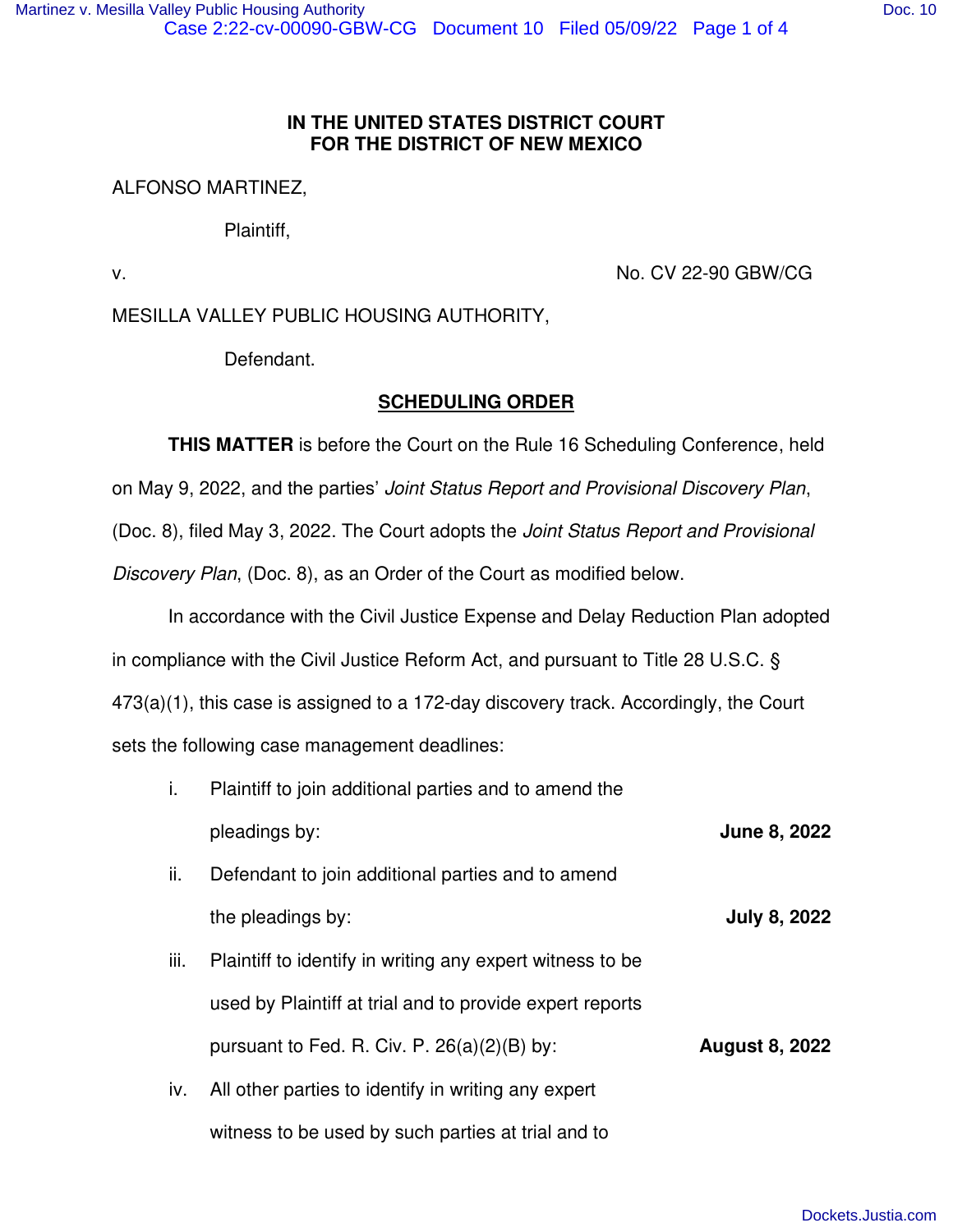provide expert reports pursuant to Fed. R. Civ.

P.  $26(a)(2)(B)$  by: **September 7, 2022** 

- v. Termination date for discovery: **October 28, 2022**
- vi. Motions relating to discovery (including, but not limited to, motions to compel and motions for protective order) to be filed with the Court and served on opposing parties by: **November 28, 2022**
- vii. Pretrial motions, other than discovery motions, shall be filed with the Court and served on the opposing party by<sup>1</sup>: **December 8, 2022**
- viii. Defendant's Motion for Judgment on the Pleadings: **June 3, 2022**

ix. Pretrial Order: To be determined by presiding judge.

Before moving for an order relating to discovery, the parties may request a conference with the Court in an attempt to resolve the dispute. Service of interrogatories or requests for production shall be considered timely only if the responses are due prior to the deadline. A notice to take deposition shall be considered timely only if the deposition takes place prior to the deadline. The pendency of dispositive motions shall not stay discovery. See D.N.M.LR-Civ. 7 for motion practice requirements and timing of responses and replies. This deadline shall not be construed to extend the twenty-day time limit in D.N.M.LR-Civ. 26.6.

<sup>&</sup>lt;sup>1</sup> This deadline applies to motions related to the admissibility of experts or expert testimony that may require a *Daubert* hearing, but otherwise does not apply to motions in limine. The Court will set a motions in limine deadline in a separate order.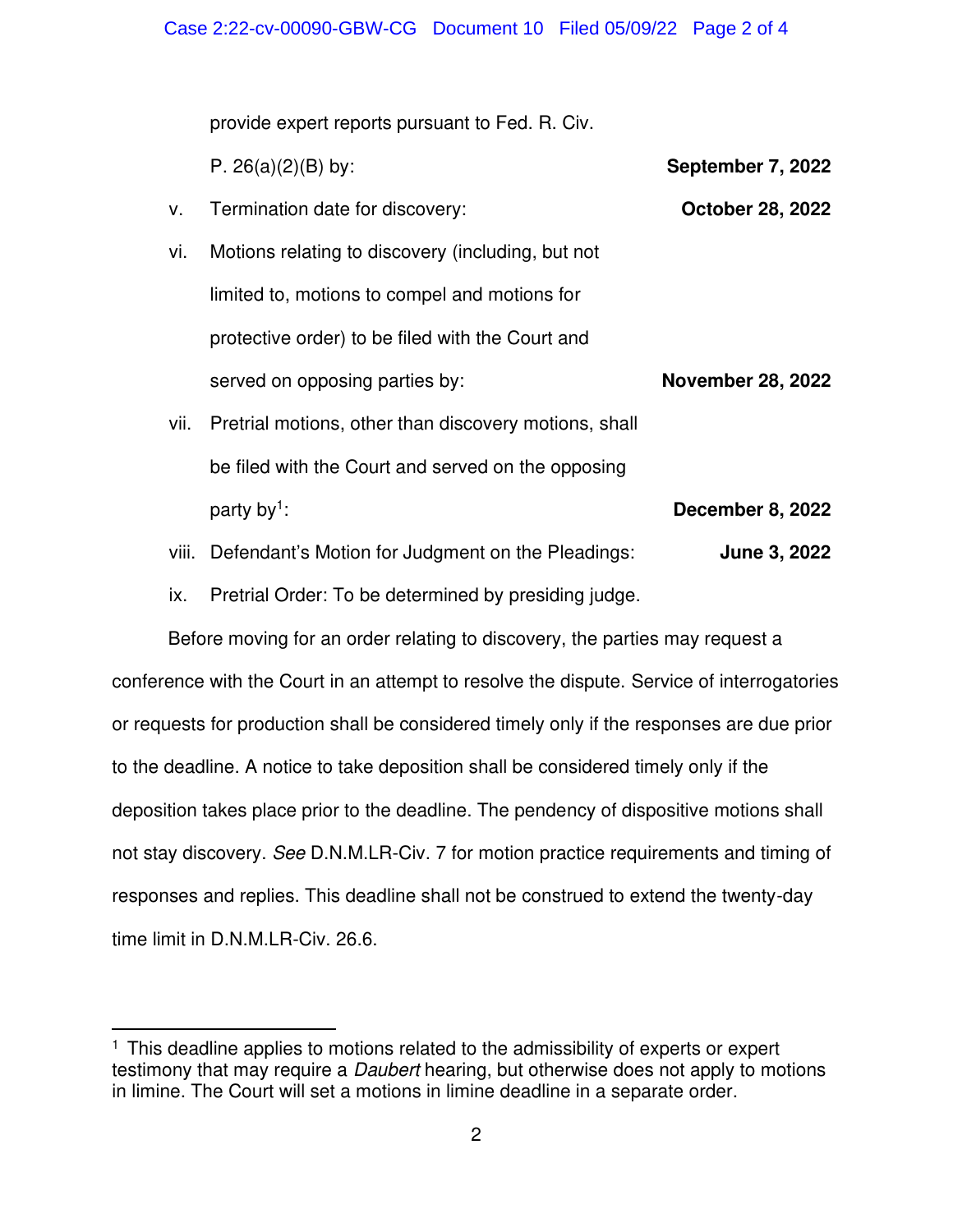#### Case 2:22-cv-00090-GBW-CG Document 10 Filed 05/09/22 Page 3 of 4

Any pretrial motions, other than discovery motions, filed after the above dates shall, in the discretion of the Court, be considered untimely. If documents are attached as exhibits to motions, affidavits or briefs, those parts of the exhibits that counsel want to bring to the attention of the Court must be highlighted in accordance with D.N.M.LR-Civ. 10.6. See D.N.M.LR-Civ. 7 for motion practice requirements and timing of responses and replies.

Discovery shall not be reopened, nor shall case management deadlines be modified, except by an order of the Court upon a showing of good cause. This deadline shall be construed to require that discovery be completed on or before the above date.

The Court further sets the following discovery parameters:

- i. Maximum of 25 Interrogatories by each party to any other party;
- ii. Maximum of 25 Requests for Production by each party to any other party;
- iii. Maximum of 25 Requests for Admission by each party to any other party;
- iv. Maximum of 5 depositions by Plaintiff and 5 by Defendant; and,
- v. Depositions are limited to 4 hours, except depositions of parties and experts, which are limited to 7 hours, unless extended by agreement of the parties.

Service of interrogatories or requests for production shall be considered timely only if the responses are due prior to the deadline. A notice to take deposition shall be considered timely only if the deposition takes place prior to the deadline. The pendency of dispositive motions shall not stay discovery.

Parties may not modify case management deadlines on their own. Good cause must be shown and the Court's express, written approval obtained for any modification of the case management deadlines set forth herein. Any requests for additional

<sup>3</sup>